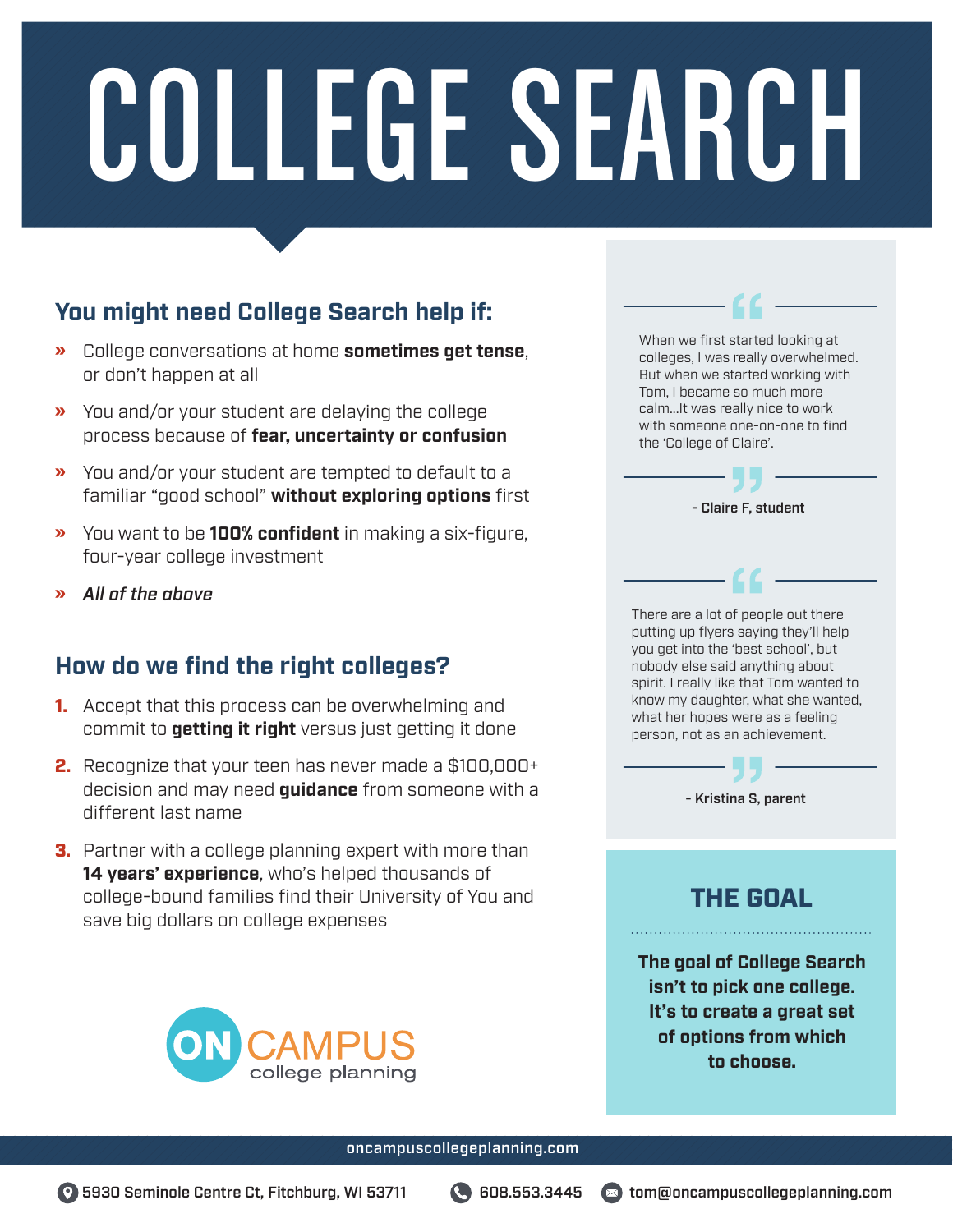

## **What can I expect from College Search services?**

#### You'll Be ABLE TO You'll AVOID

#### **CLARIFY**

I know colleges and I know the questions to ask, but I don't know your student and family – yet. I'll help you define a crystal-clear picture of your University of You – the essential first step that often gets shortchanged in the name of expedience, half-truths and wrong assumptions.

#### **PINPOINT**

With 180+ campus visits under my belt, I build a customized list that goes beyond familiar favorites to include hidden gems and high-value colleges that pay you back with merit scholarships, a.k.a. *The gift that keeps giving.* 

## **EXPLORE, EXPAND & REFINE**

With customized list in place, turn a college website into an information factory, digging beneath the surface to explore majors, programs, internships and who will be teaching you. Communicate like an adult with admissions reps and professors, and get more from campus visits than a sweatshirt.

#### **MAKE A CONFIDENT COLLEGE CHOICE**

Put all the options on the table and leave nothing to chance. Apply the correct bumper sticker to your SUV and schedule parents' weekend lodging. Eat graduation cake and get some rest before it starts again with the next one.

#### **CONFUSION**

Stare into the abyss of 2000+ four-year colleges and not know where or how to start. Restrict viable options too early based on untested assumptions, such as "I need a big school because I'm undecided".

#### **ARBITRARY CHOICES**

Settle for a place you heard is a "good school" from a friend of a friend, or go all in on the latest team to win an NCAA championship.

#### **WASTED ENERGY, TIME & MONEY**

Spend time and money driving to visit a campus and then elbow dad with a "don't embarrass me by asking questions". Make snap decisions based on first impressions of a website.

#### **REGRET**

Pick the college where all your friends are going. Make a six-figure decision based on what you thought you already knew before you started this process. Transfer and lose credits, time and money.

**This takes all the guesswork out of finding the right colleges, and you don't have to reinvent the wheel. When I found out that I could have one person that would be able to have all the answers or help us find them, I was like, 'I'm in'. It felt like a weight was lifted.**

- Kelly A, parent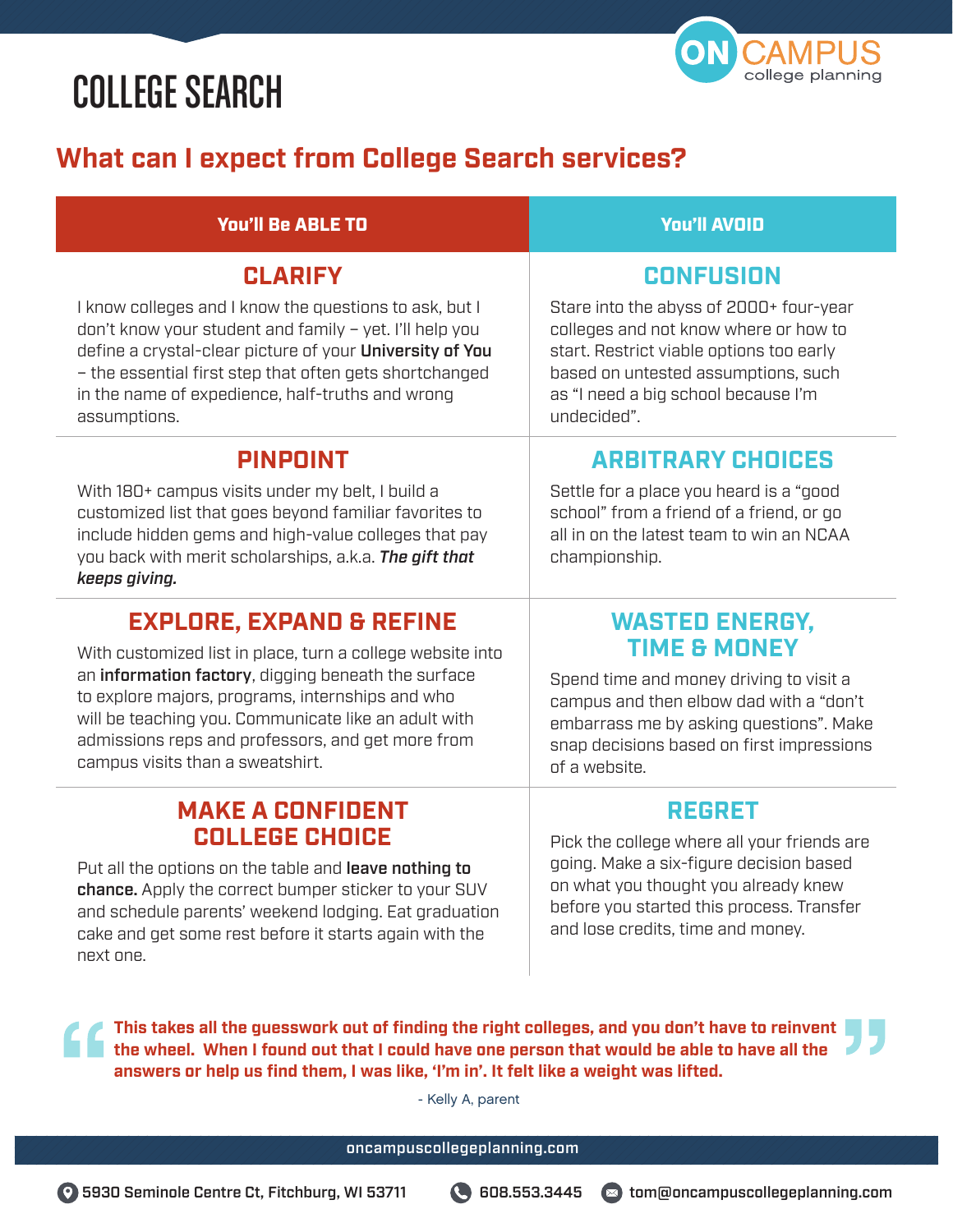# **College Search includes everything below for** \$1500

*That's 1-1½ percent of the total cost of a four-year degree!*

## $\mathbb Q$  College Search Package Includes:

#1

### **THE HUDDLE**

We put it all on the table: locations, sizes, majors and programs, campus culture, and yes, how much all of this costs and how to find a great fit without breaking the bank. The focus is on YOU - the student - with input and insight from parent(s) and a college search coach with 180+ campus visits under his belt.

#2

#### **THE WORKSHOP**

Then it's my job to build a customized list of 10+ colleges that we begin exploring at session #2, the workshop. I give your student the process and the tools to explore each college, to connect with the people who can answer your questions, and to make informed decisions about which ones make the final list and - more importantly - why each is a yes or no.

#3

#### **STUDENT FEEDBACK**

Session #3 is all about sharing what you, the student, are finding that excites and confuses you, what questions you have, what might have changed since the huddle, and the colleges you're ready to move into your shopping cart. I'm in listening mode, asking clarifying questions and then refining your feedback with a few more options.

#### **CHECK-IN**

#4

#5

Sessions 1, 2 and 3 work best when we start strong and build momentum, taking you from college novice to connoisseur within a two month period. Use session #4 for a check-in when you need to bounce ideas off someone other than Mom and Dad, or finalize your list of colleges - or let me help you sort through that great set of options after you've received those fat envelopes and emails.

**FLEX**

New to 2022 is an extra session to spend as you wish, when you need it most. Want to take a step back and explore your strengths, possible majors and careers? Need more coaching as you explore your list? Perhaps a parent could use some Tom-Time to better understand college costs and financial aid before writing some really big checks? That's what the flex session is for.

*Need a second full round of colleges based on student feedback or just want more time and coaching working through the list? That's easy. Bump up to Premium with two more sessions for just \$500 more.*